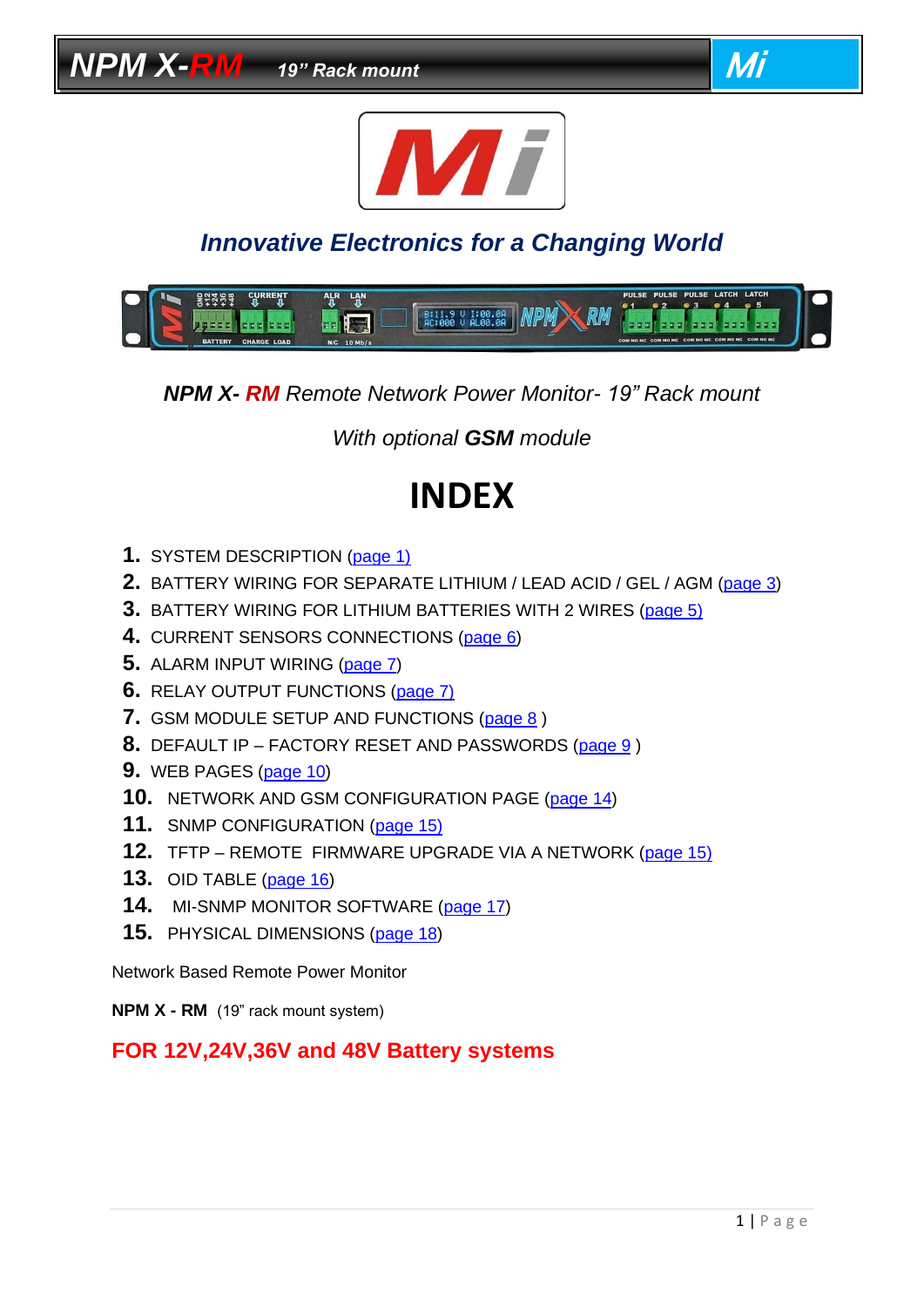<span id="page-1-0"></span>

The NPM X-RM (Network power monitor) was designed to assist Network specialists with Power related information via **Ethernet (SNMP)** and **GSM** Communication.

The NPM-X measures the Total Battery Voltage for single connected **Lithium**  batteries from 12V to 48V batteries as well as the total and separate battery voltages of each battery for series connected lead acid or gel battery banks.

Charge Current from the clients charging source flowing to the battery and Load current flowing to the clients equipment is measured via non-contact 4Kv isolated DC current sensors.

Mains AC voltage level present, Alarm input and temperature is also measured.

AC Voltage is measured via the C13 power input cable at the rear of the NPM X

All information is available via web pages, SMS(optional) and SNMP over Ethernet.

Embedded Web pages for monitoring and configuration of the system.

The unit supports the SNMP V1 and SNMP V2C communication platform to be compatible with any SNMP monitoring software platforms as well with our free to download **Mi-SNMP Manager** software for Windows.

2x16 LCD display for quick indication of all power related information for onsite readings.

5 x Relay outputs - Relay 1,2,3 (user can reset other equipment – toggle function for 15ec)

Relay 4,5 ( on / off function – user controlled)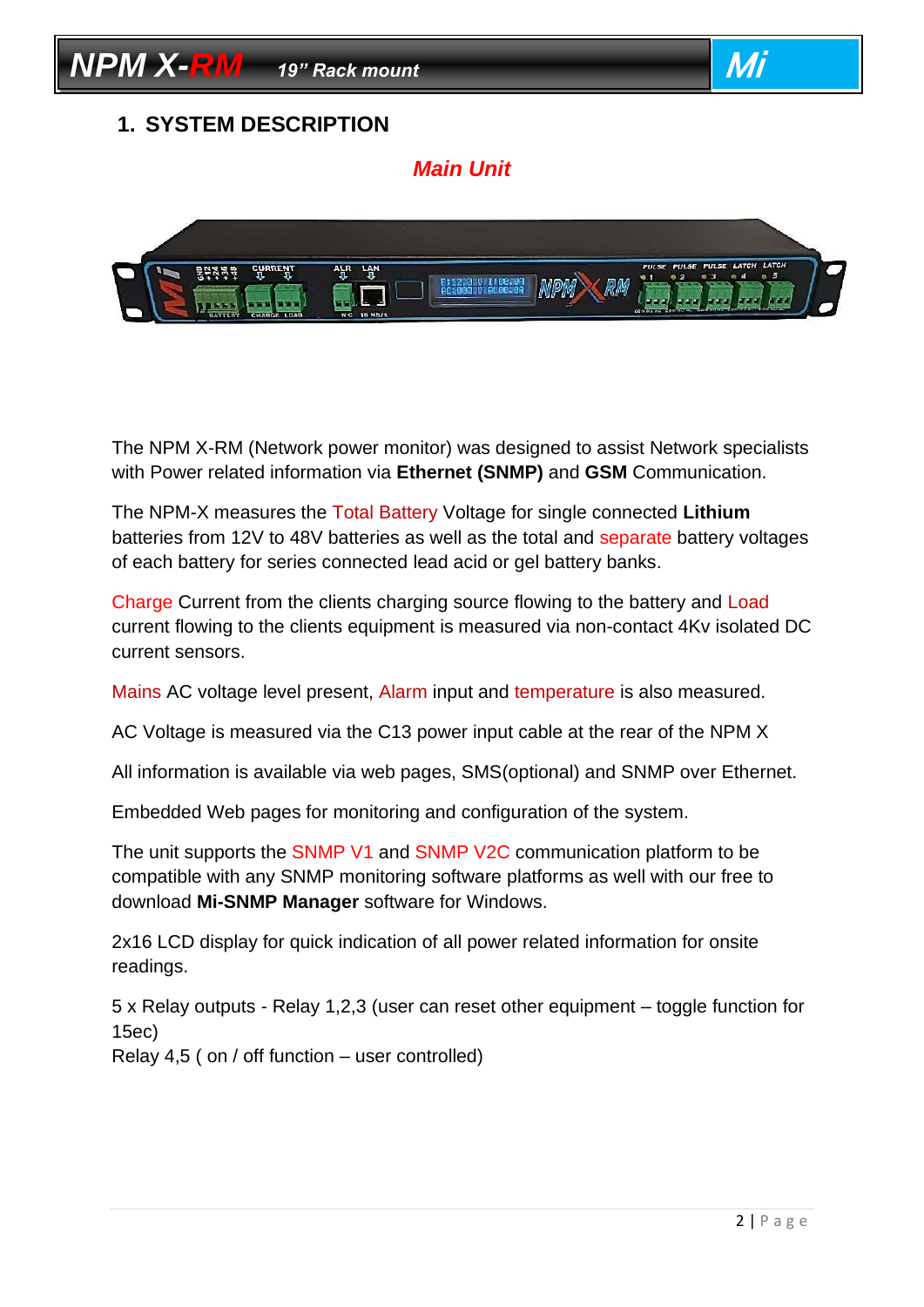

#### <span id="page-2-0"></span>**2. Battery wiring for separate Lithium / Lead acid / Gel /AGM**

The wiring from – (ground) and each batteries + (positive) to the NPM-X or the wiring from a single Lithium battery can be small (thin) gauge wire as the NPM-X does not consume large currents and only sense the battery voltages from here

Current consumption in total with LAN port connected 110mA @ 12Vdc / 55mA @ 24Vdc and 30mA @ 48Vdc

#### **12V example** – **Lithium or lead acid / Gel / AGM**

Connect Battery **–** to GND terminal and Battery + to the +12V terminal



#### **24V example separate Lithium or Lead acid / Gel / AGM**

Connect 3 wires from batteries to unit (**-** from 1st battery to GND, the +12V and +24V terminal



Cont………….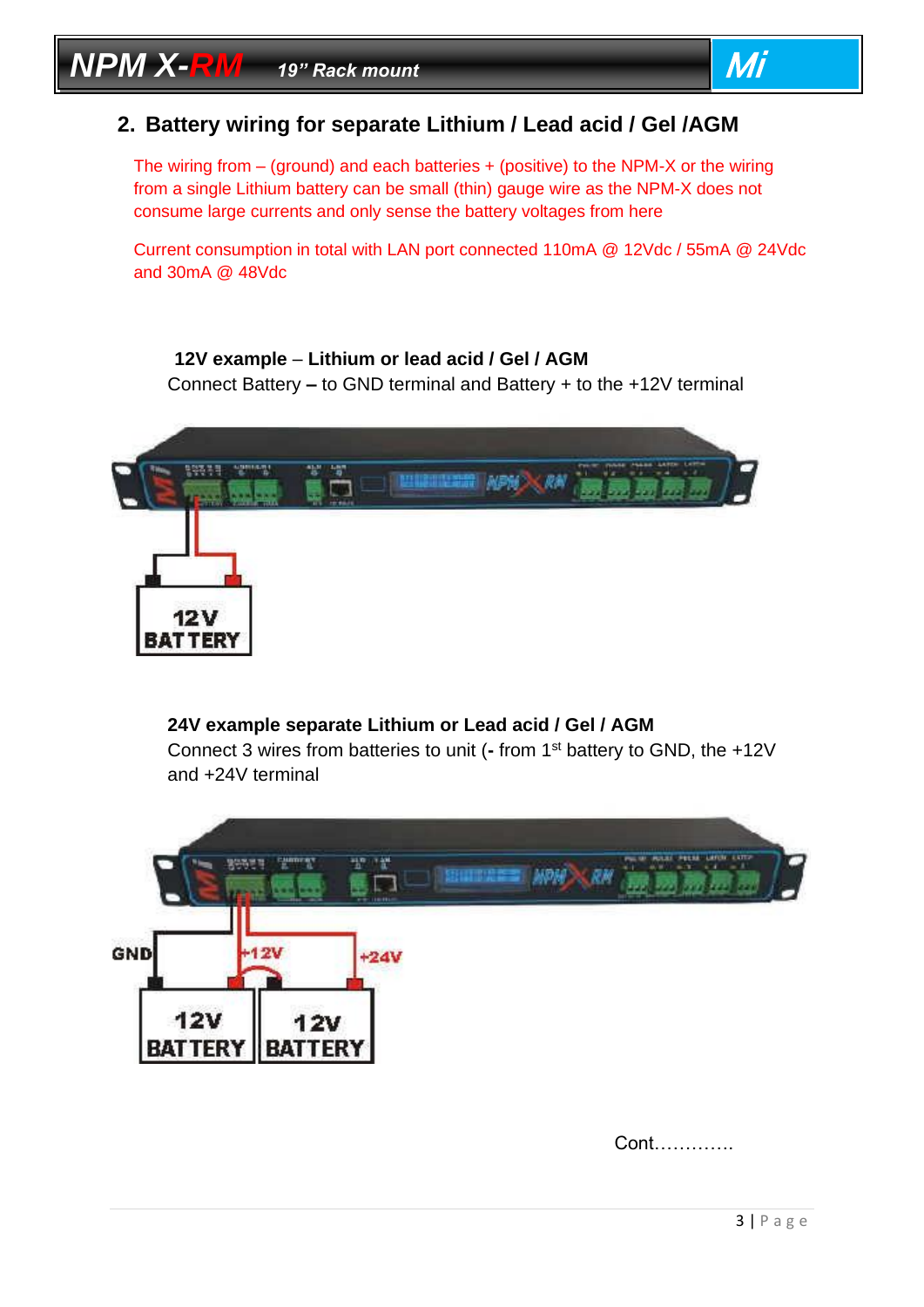

#### **48V example separate Lithium or Lead acid / Gel / AGM**

Connect 5 wires from batteries (- from 1st Batt to GND , the +12V ,+24V,+36V and +48V terminal

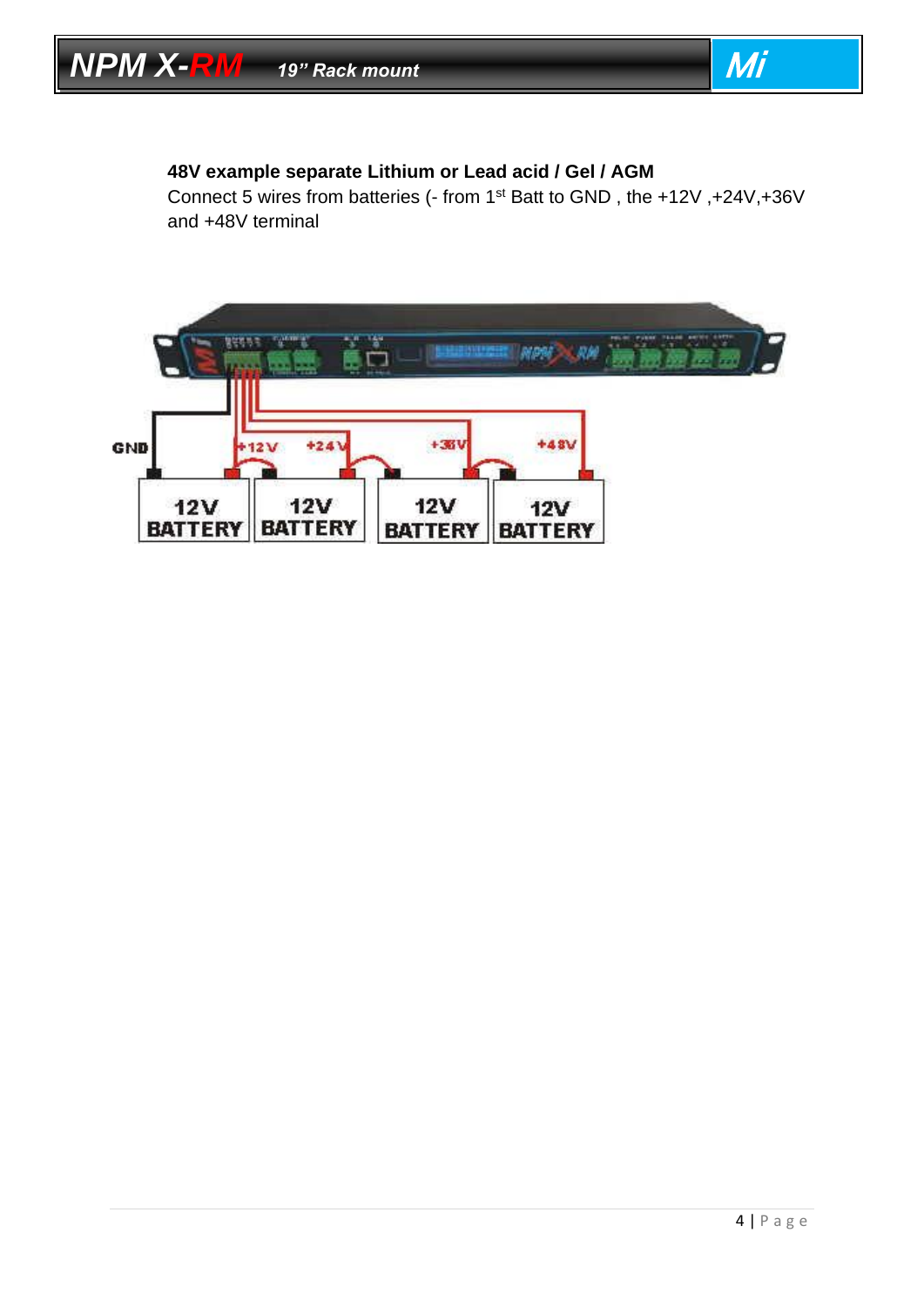



## <span id="page-4-0"></span>**3. BATTERY WIRING FOR LITHIUM BATTERIES**

#### **24V Lithium battery example**

Connect Battery – to GND terminal and **+24V** from battery to the **+24V** terminal of NPM



#### **48V Lithium battery example**

Connect Battery – to GND terminal and **+48V** from battery to the **+48V** terminal of NPM

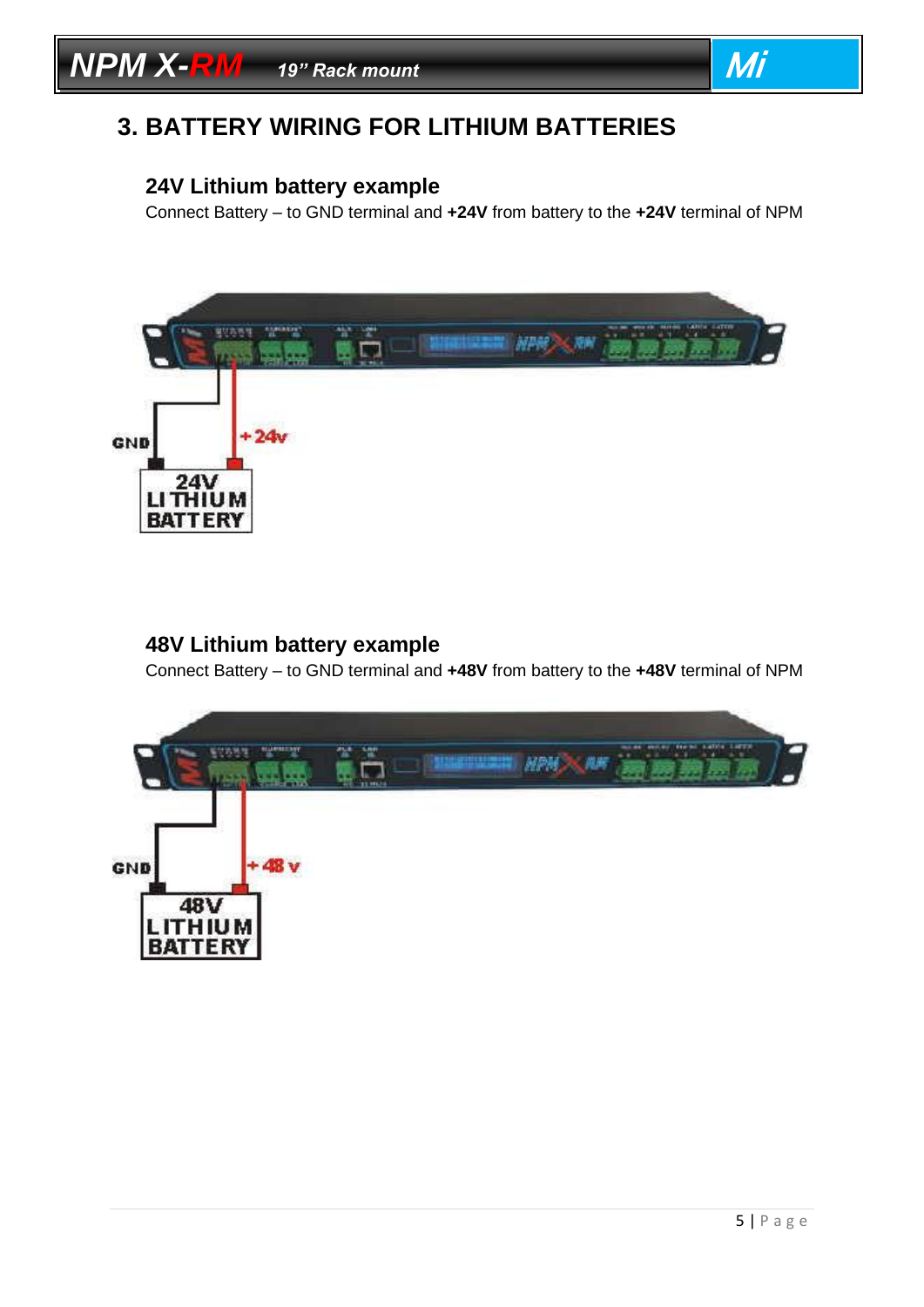

## <span id="page-5-0"></span>**4. CURRENT SENSOR CONNECTIONS**

#### **CHARGE CURRENT AND LOAD CURRENT SENSORS**

4Kv isolated non-contact DC current sensors



The NPM-X is supplied with **2** pre-calibrated non-contact isolated DC current sensors , the sensors is marked **Charge Sensor** and **Load sensor -**please do not swop around as the sensors is pre calibrated in factory for charge and load current.

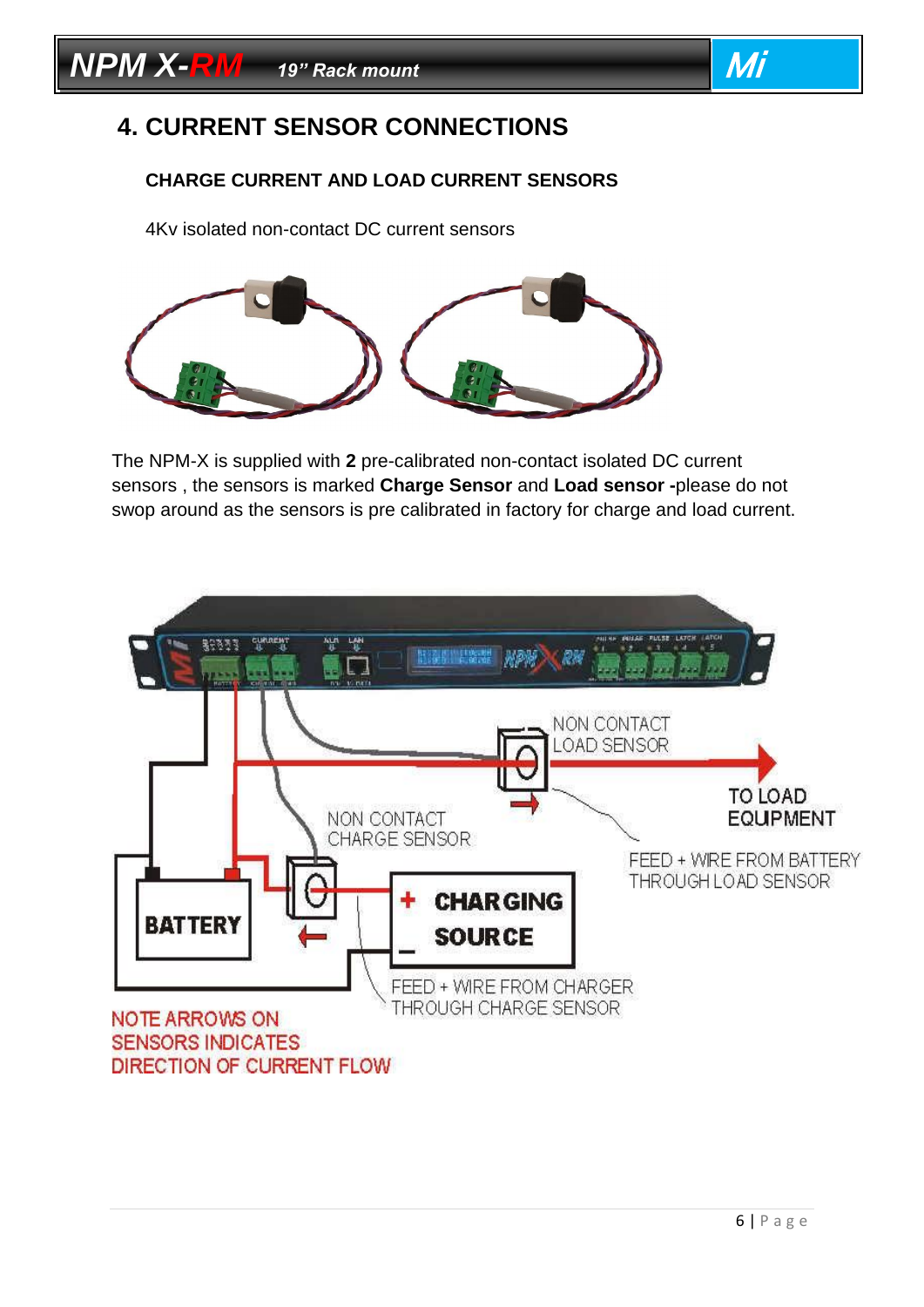# **NPM X-RM** *19"* Rack mount **Mi**

## <span id="page-6-0"></span>**5. ALARM INPUT WIRING**



#### Potential free alarm input

The Alarm input on the NPM is potential free and **NO** voltages should be injected here, this will result in permanent damage.

The user can wire magnetic door switches to the alarm input or the relay output from any type of alarm device to the NPM , beams or passive infra-red detectors as long as the relay output from the device is a dry relay contact.

When the Alarm input is opened (open circuit) the alarm will be triggered and the alarm OID in SNMP will change from 0 to 1 and will stay a 1 for a minimum of 6 minutes even if the alarm input goes closed circuit again.

Because the OID stays a 1 for about 6 minutes , SNMP polling programs wont miss the alarm condition if alarm OID is polled within every 6 minutes.

## <span id="page-6-1"></span>**6. RELAY OUTPUT FUNCTIONS**

Relay 1,2,3 can only be toggled individually via the web pages (user password protected) or via **SNMP SET** commands to activate Relay1 ,2 or 3 for 15 seconds to reset external devices which power is connected via the relays.

Relay 4 and 5 can be controlled to the ON or OFF position by the user (user password protected) and will keep the selected position until changed by the user.

The status of all 5 relays is displayed on the home page of the unit by means of yellow dots. The relay is energised when the dot turns yellow.

In the "Relay" control page the user can assign user defined names to each of the relays to help remember what is connected to the relays at the remote site.

All Relay outputs are **potential free** and can switch a maximum of 10 Amps at any voltage from 12Vdc up to 220Vac.

The user should wire the + (positive) supply voltage via the relay to feed the external equipment.

Common, normally open and normally closed contacts for each relay are available on the relay connectors to invert the Relay function if needed.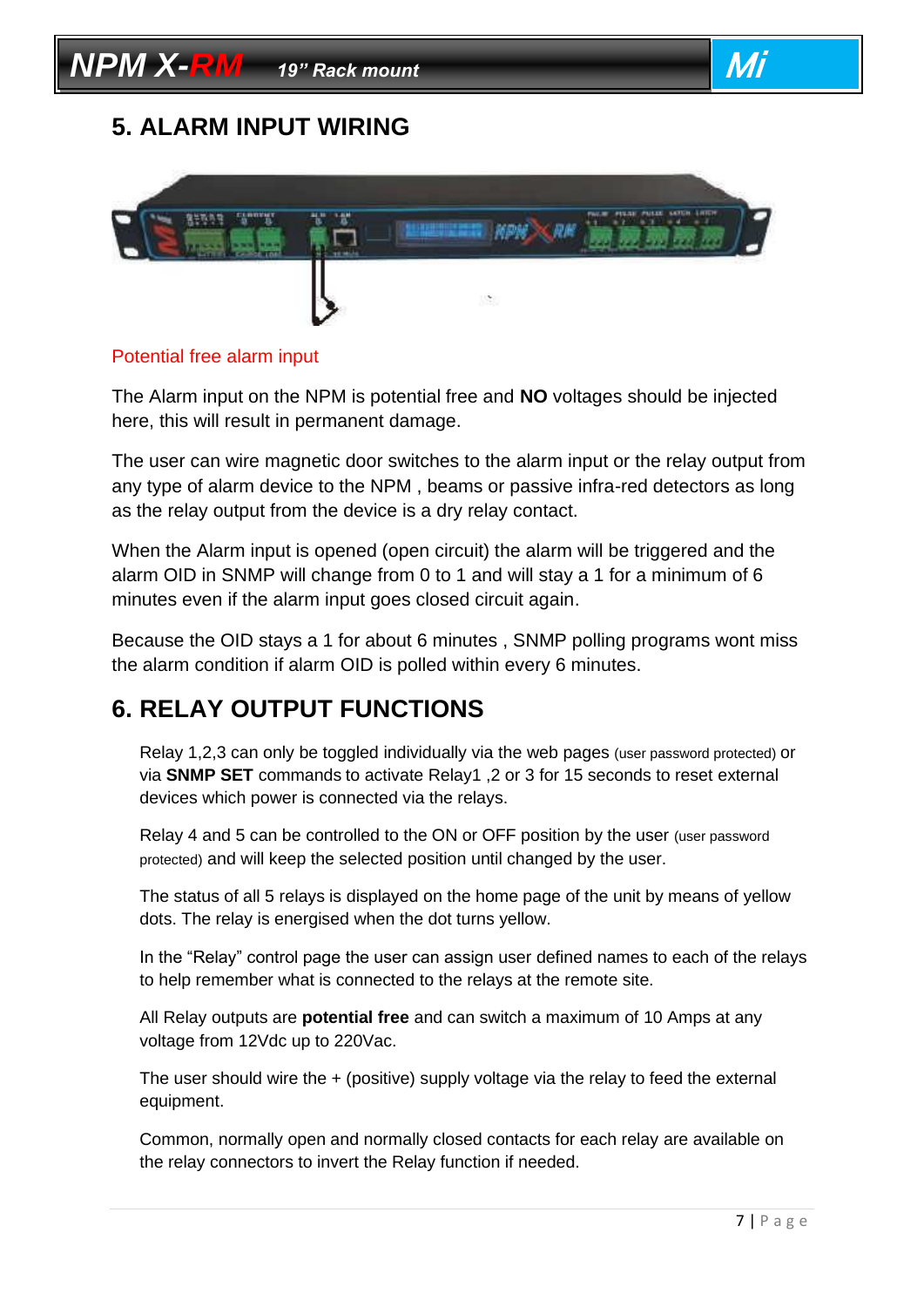



### <span id="page-7-0"></span>**7. OPTIONAL GSM module and functions**



The NPM-X **GSM** module interfaces to the NPM-X unit at the rear with a RS232 serial cable.

#### **Setup of GSM module**

2 x Cell numbers max. can be added to the NPM-X via the **Network and GSM** setting web page and the cell numbers is stored in the NPM-X and not in the GSM module, this makes administration of the cell numbers easy to change in future by logging into the web page of the NPM-X and simply change the cell number(s).

Insert a SIM card with no pin code request loaded with SMS bundle or a contract sim and connect the GSM module to the NPM-X with the serial cable supplied.

Notice the STATUS led will glow and the NETWORK led will flash at a fast rate After about 8 sec if the unit finds a Network connection the NETWORK led will start to blink Slowly, wait about 20 sec before sending an SMS

Any alarm from the system will be send via SMS to these configured numbers, when the alarm input goes open circuit and when the AC mains supply fails and restores**.\*\*\*Only if "Enable SMS send from NPM-RM" is ticked\*\*\*** 

The system will send a **Battery low SMS** if the battery voltage threshold level is reached as configured in the NPM-X web page.

The GSM system software will test for a valid GSM connection every 2 minutes and will auto reboot the GSM module in case the connection was lost to try to re connect the module to a valid GSM network.



Cont………….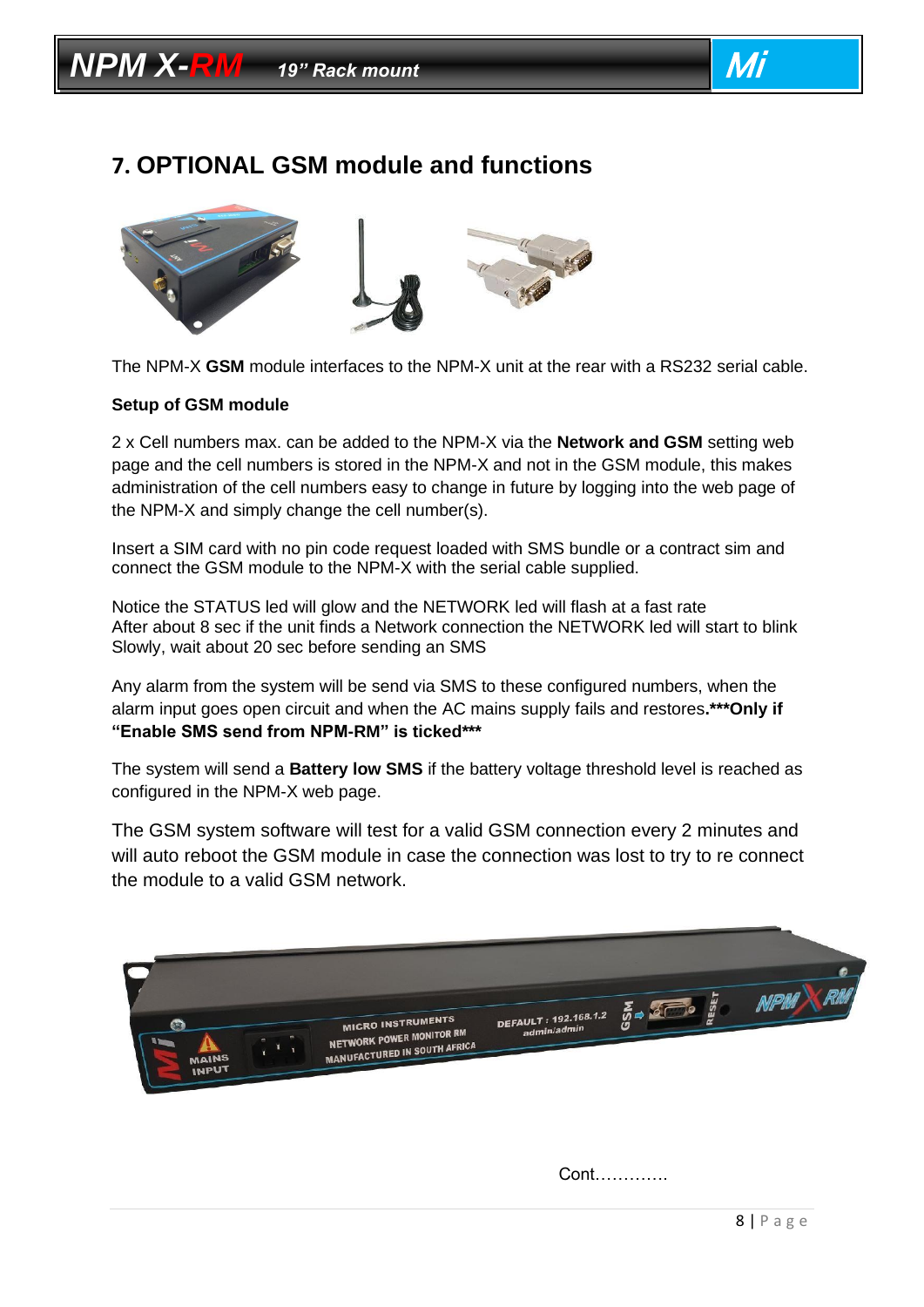

#### **SMS Commands**

| <b>SMS to send</b>    | <b>Reply</b>                       | <b>Action</b>                   |
|-----------------------|------------------------------------|---------------------------------|
| Help                  | Returns a list of SMS commands the |                                 |
|                       | unit will respond to as below      |                                 |
| <b>Stat or Status</b> | <b>Returns the Status:</b>         |                                 |
|                       | Mains power status                 |                                 |
|                       | Current battery voltage            |                                 |
|                       | Charge and load current            |                                 |
|                       | Relay 4 and 5 status               |                                 |
| <b>Sig</b>            | Returns the current GSM signal     |                                 |
|                       | strength in %                      |                                 |
| <b>Balance</b>        | Returns the available airtime and  |                                 |
|                       | SMS available on the SIM card      |                                 |
| Rr1                   | Reset Relay 1 OK                   | Toggle relay 1 for time         |
|                       |                                    | (programmed by user under relay |
|                       |                                    | control page)                   |
| Rr2                   | Reset Relay 2 OK                   | Toggle relay 2 for time         |
|                       |                                    | (programmed by user under relay |
|                       |                                    | control page)                   |
| Rr3                   | Reset Relay 3 OK                   | Toggle relay 3 for time         |
|                       |                                    | (programmed by user under relay |
|                       |                                    | control page)                   |
| R <sub>4</sub> on     | Relay $4 = ON$                     | Switch Relay 4 ON               |
|                       |                                    |                                 |
| R4off                 | Relay $4 = OFF$                    | Switch Relay 4 OFF              |
|                       |                                    |                                 |
| R <sub>5</sub> on     | Relay $5 = ON$                     | Switch Relay 5 ON               |
|                       |                                    |                                 |
| R5off                 | Relay $5 = OFF$                    | Switch Relay 5 OFF              |
|                       |                                    |                                 |

#### <span id="page-8-0"></span>**8 . DEFAULT IP ADDRESS / RESET AND PASSWORDS**



**Default IP address: 192.168.1.2**

**PASSWORDS : admin / admin**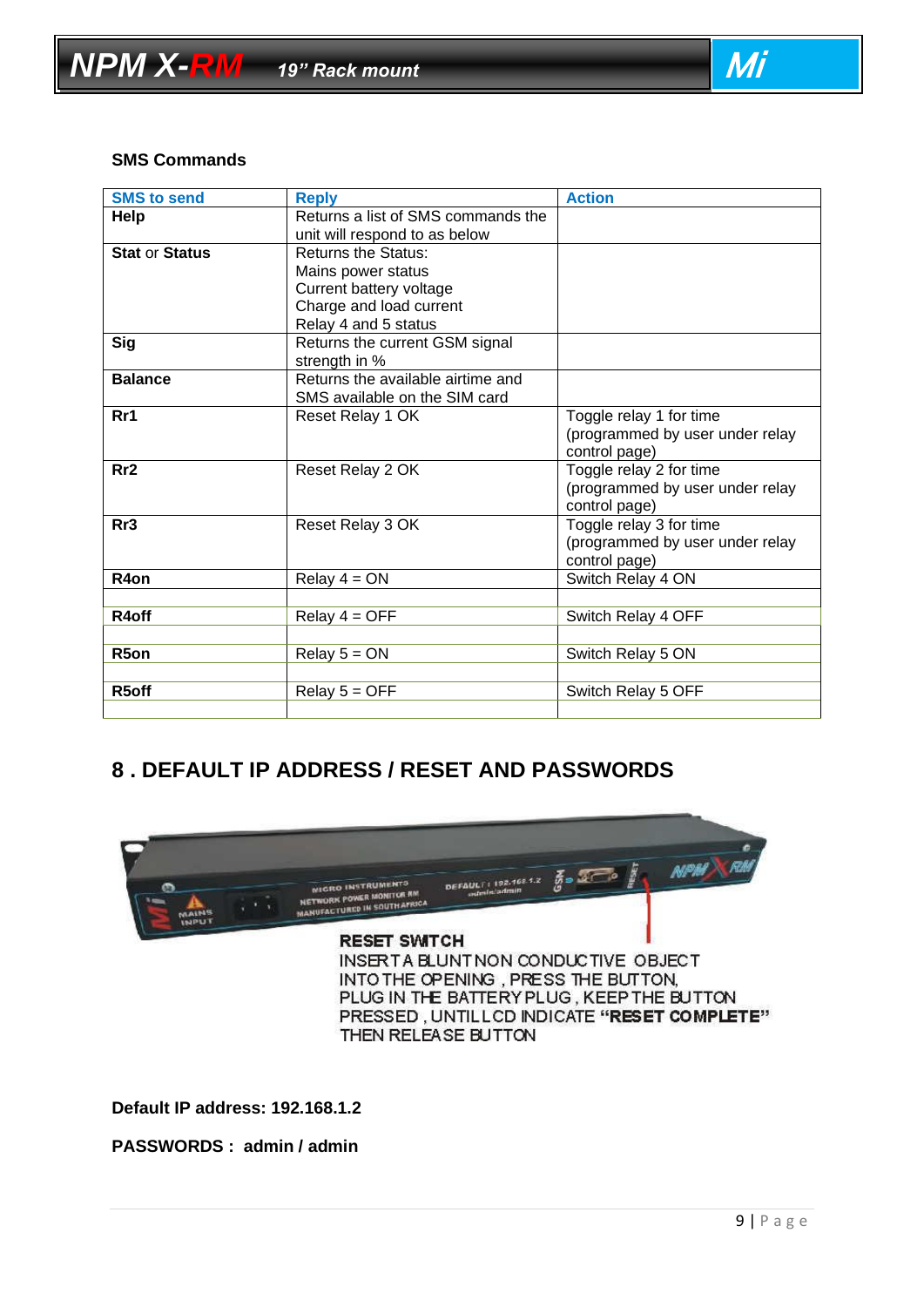

#### <span id="page-9-0"></span>**9. WEB PAGES**

#### **Home Page**

| Micro Instruments                                                                                                                                    |                                                                                             | <b>Network Power Monitor NPM X-RM</b>                                                                                                                                           |
|------------------------------------------------------------------------------------------------------------------------------------------------------|---------------------------------------------------------------------------------------------|---------------------------------------------------------------------------------------------------------------------------------------------------------------------------------|
| <b>Home Page</b><br><b>Status</b><br><b>Relay Control</b><br><b>Network &amp; GSM</b><br><b>Configuration</b><br><b>SNMP</b><br><b>Configuration</b> | <b>NPM X-RM</b><br><b>Stack Version: v5.36</b><br><b>Build Date:</b><br>Apr 10 2022 Mi 0001 | Relay's $1 - 5$<br>$\bullet\bullet\bullet\bullet\bullet$<br><b>Module Heartbeat</b><br>$\bullet$<br>Alarm:<br>ON<br><b>Mains:</b><br><b>OFF</b><br><b>Battery Voltage: 12.5</b> |
|                                                                                                                                                      | Copyright © 2022 Micro Instruments.                                                         |                                                                                                                                                                                 |

The Stack version is displayed, the build date of the firmware programmed on to the device, the units serial number as well as the model number.

A visual indication of the status of Relays 5 to 1 is given and indicated by a green dot if the relay is active (powered)

A "module heartbeat" indication by a green dot flashes once per second as the software runs through the TCPIP applications.

Alarm – ON/OFF and Mains –ON/OFF is displayed

AJAX Browser code for Battery voltage measurements for quick updating of displayed information.

Left hand menu will navigate to different applications on the unit.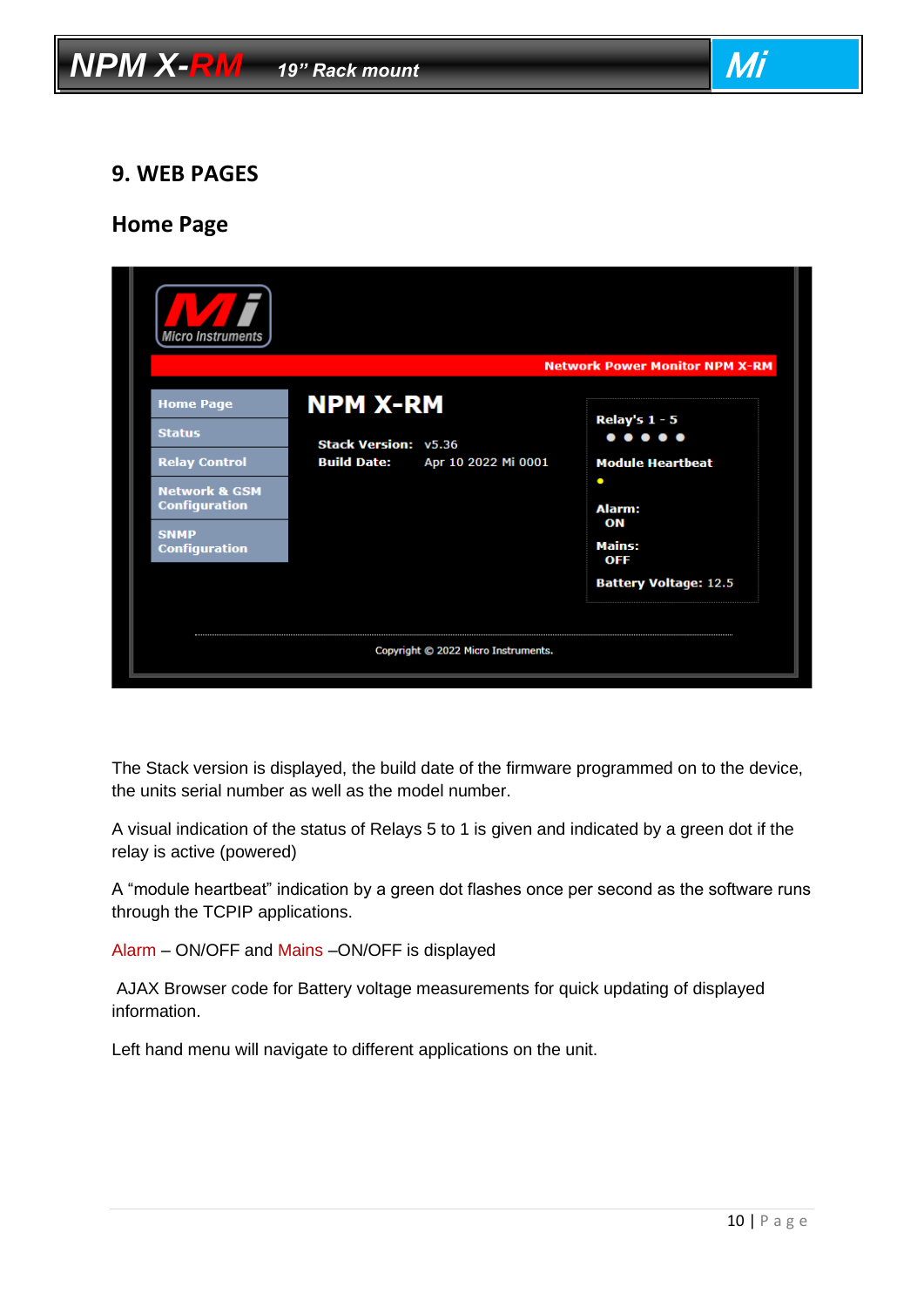# **NPM X-RM** *19"* Rack mount **Mi Mi Mi**

#### **STATUS PAGE**

| <b>Micro Instruments</b>                         |                                                                |  |
|--------------------------------------------------|----------------------------------------------------------------|--|
|                                                  | <b>Network Power Monitor NPM X-RM</b>                          |  |
| <b>Home Page</b>                                 | <b>STATUS</b>                                                  |  |
| <b>Status</b>                                    | build date of the HEX file programmed and serial number:.      |  |
| <b>Relay Control</b>                             | Apr 10 2022 Mi 0001                                            |  |
| <b>Network &amp; GSM</b><br><b>Configuration</b> | Internal ambient temperature sensor in Degrees Celcius:.       |  |
| <b>SNMP</b><br><b>Configuration</b>              | $+23.8$ D                                                      |  |
|                                                  | <b>Mains AC Voltage level:.</b>                                |  |
|                                                  | 000 V                                                          |  |
|                                                  | Battery 1 Volts(12V):.                                         |  |
|                                                  | 12.50 V                                                        |  |
|                                                  | Battery 2 Volts(24V):.                                         |  |
|                                                  | 00.00V                                                         |  |
|                                                  | Battery 3 Volts(36V):.                                         |  |
|                                                  | 00.00V                                                         |  |
|                                                  | Battery 4 Volts(48V):.                                         |  |
|                                                  | 00.00V                                                         |  |
|                                                  | <b>Current LCD Display image:.</b>                             |  |
|                                                  | $B:$ = Battery Voltage / I: = Charge Current to Battery        |  |
|                                                  | $i:$ = Load Current to Equipment / AC: = 220Vac input level    |  |
|                                                  | Load current reading will be replaced with "ALARM !" if active |  |
|                                                  | B:12.5 V I:00.0A<br>AC:000 V AL00.0A                           |  |
|                                                  |                                                                |  |

Manufacturing date and serial number is displayed.

Internal temperature sensor is displayed in degrees Celsius.

Mains AC voltage level is displayed

#### **Battery 1 to 4 Voltages is given separately from each other - if all connected**

A reflection of the module's LCD display is captured and displayed on this page

Battery voltage, charge current, Mains status on or off and the Load current.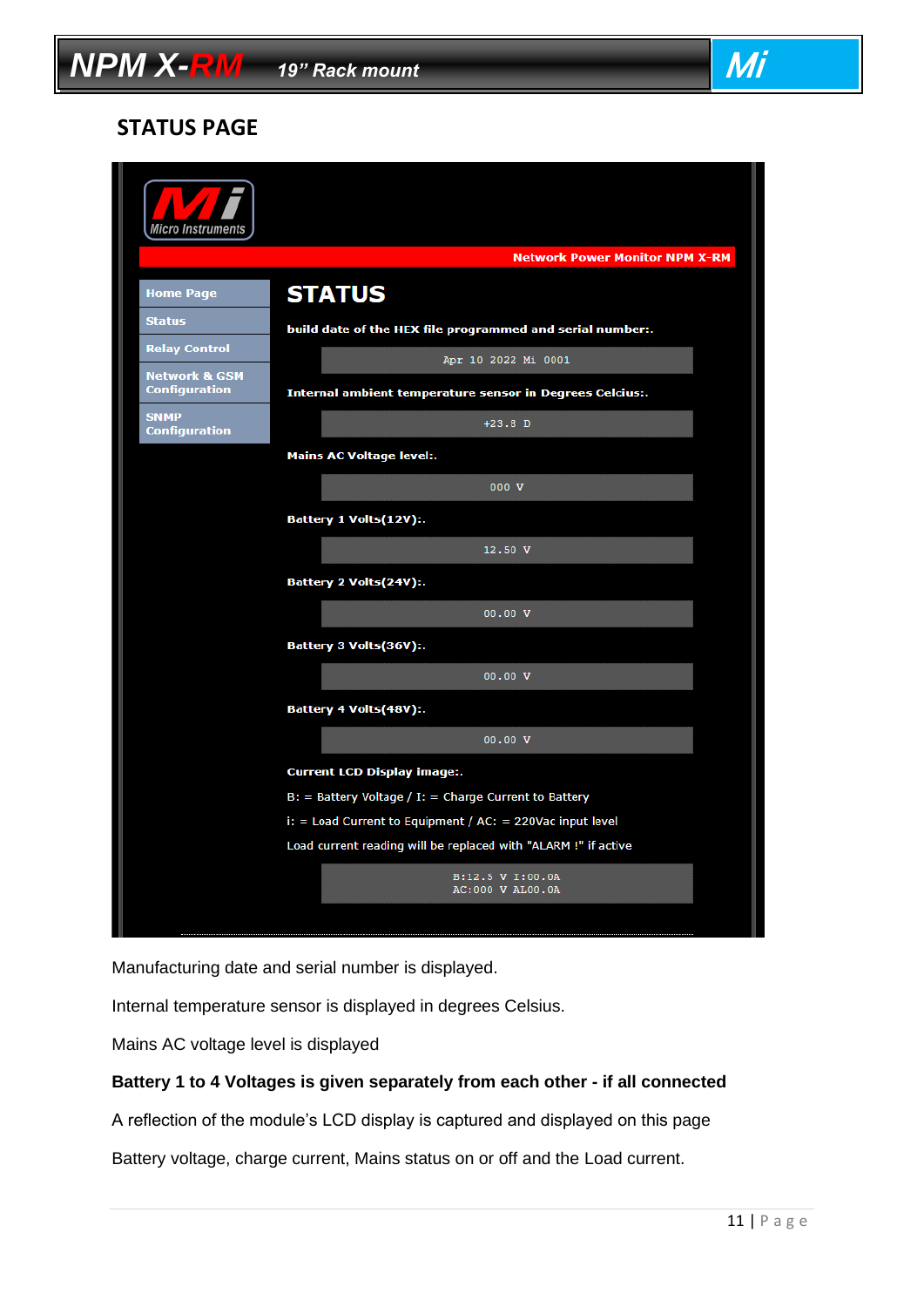Relay Control page , Network settings page and SNMP config pages is password protected – the user can change the system password under the Network settings page

### **RELAY CONTROL PAGE**

| Sign in            |                                             |
|--------------------|---------------------------------------------|
| http://192.168.1.2 | Your connection to this site is not private |
| Username           |                                             |
| Password           |                                             |
|                    | <b>Sign in</b><br>Cancel                    |

#### **Username : admin**

#### **Default password : admin**

**\*\*There is no back door for a lost password – if lost the user will have to factory reset the NPM-X – refer page 9**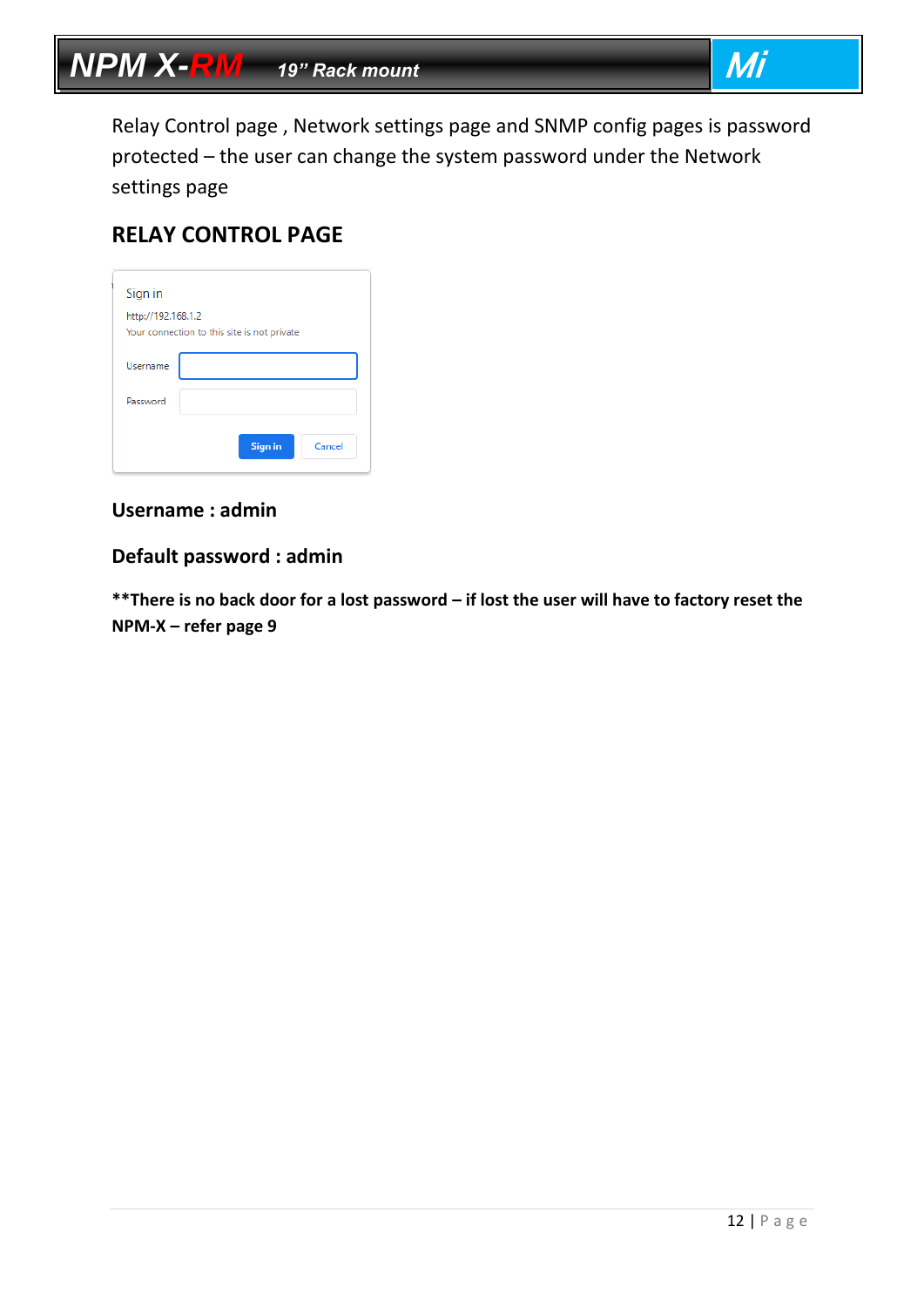

Relay 4 and 5 can be controlled to the on/off status or SNMP "SET" commands and will keep their positions, Relay 1 to 3 can only be toggled for **15 seconds** and is typically used to reset radios or routers without logging yourself out completely from the remote site after a relay was accidently switched, relay 1 to 3 will return automatically after the 15 seconds to the off position. Names can be assigned to relays to help the user remember what is connected to the relays in the field.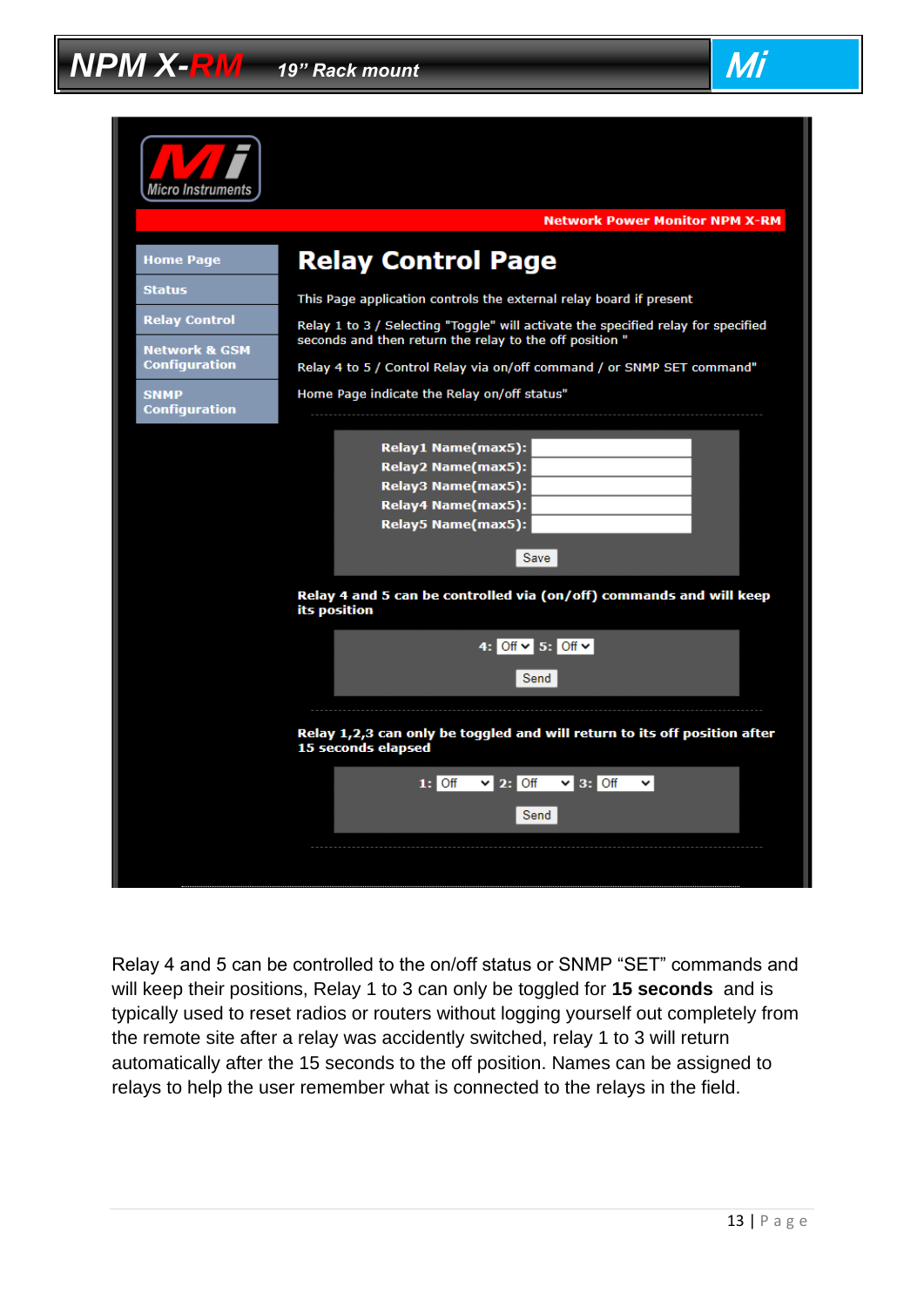# $NPM$   $X$ - $\overline{RM}$   $\rightarrow$  19" Rack mount  $\overline{M}$

# <span id="page-13-0"></span>**10. Network and GSM Configuration page**

| Micro Instruments                                |                                                                                                                                                          |  |  |  |
|--------------------------------------------------|----------------------------------------------------------------------------------------------------------------------------------------------------------|--|--|--|
|                                                  | <b>Network Power Monitor NPM X-RM</b>                                                                                                                    |  |  |  |
| <b>Home Page</b>                                 | <b>Network Configuration</b>                                                                                                                             |  |  |  |
| <b>Status</b>                                    | This page allows the configuration of the network and GSM settings.                                                                                      |  |  |  |
| <b>Relay Control</b>                             |                                                                                                                                                          |  |  |  |
| <b>Network &amp; GSM</b><br><b>Configuration</b> | <b>CAUTION:</b> Incorrect settings may cause the unit to lose network<br>connectivity.                                                                   |  |  |  |
| <b>SNMP</b>                                      | Enter the new Network/GSM settings below:                                                                                                                |  |  |  |
| <b>Configuration</b>                             | Cell 1:<br>[08xx]                                                                                                                                        |  |  |  |
|                                                  | Cell 2:<br>[08xx]                                                                                                                                        |  |  |  |
|                                                  | <b>Low Batt:</b><br>[Sms@Vdc]                                                                                                                            |  |  |  |
|                                                  | Uncheck box below-user can still send SMS to unit for control<br>with reply SMS, but SMS(Alarm, Mains and Battery low)send<br>from unit will be disabled |  |  |  |
|                                                  | Enable SMS send from NPM-X                                                                                                                               |  |  |  |
|                                                  | <b>MAC Address:</b><br>00:19:F6:00:2C:78                                                                                                                 |  |  |  |
|                                                  | NPM-X<br><b>Host Name:</b>                                                                                                                               |  |  |  |
|                                                  | Password:<br>[max 9]<br>admin                                                                                                                            |  |  |  |
|                                                  | <b>IP Address:</b><br>192.168.1.2                                                                                                                        |  |  |  |
|                                                  | 192.168.1.1<br>Gateway:                                                                                                                                  |  |  |  |
|                                                  | 255.255.255.0<br><b>Subnet Mask:</b>                                                                                                                     |  |  |  |
|                                                  | Save Config and Reboot                                                                                                                                   |  |  |  |

#### **User entries**

Cell number 1 and 2 if GSM module used

The low battery voltage level for a SMS message

Change Password

The Network settings (IP address , gateway and subnet)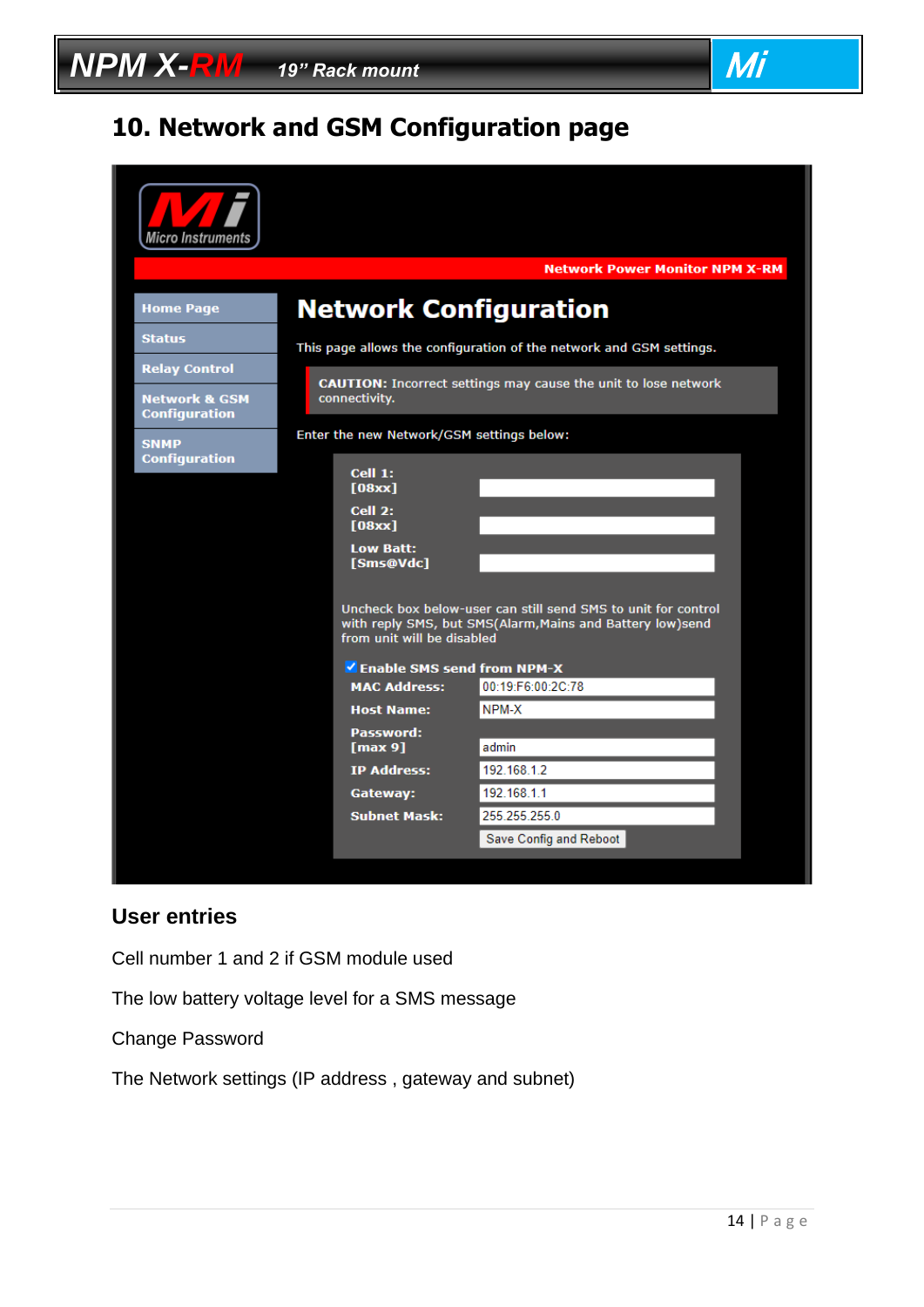



### <span id="page-14-0"></span>**11 . SNMP Configuration**

Configure read and write communities

Usually this can be left unaltered

| <b>Micro Instruments</b>                         |                                                                                                                                                                   |  |  |
|--------------------------------------------------|-------------------------------------------------------------------------------------------------------------------------------------------------------------------|--|--|
|                                                  | <b>Network Power Monitor NPM X-RM</b>                                                                                                                             |  |  |
| <b>Home Page</b>                                 | <b>SNMP Community Configuration</b>                                                                                                                               |  |  |
| <b>Status</b>                                    | Read/Write Community String configuration for SNMPv2c Agent.                                                                                                      |  |  |
| <b>Relay Control</b>                             | Configure multiple community names if you want the SNMP agent to respond                                                                                          |  |  |
| <b>Network &amp; GSM</b><br><b>Configuration</b> | to the NMS/SNMP manager with different read and write community names.<br>If less than three communities are needed, leave extra fields blank to disable<br>them. |  |  |
| <b>SNMP</b><br><b>Configuration</b>              | <b>Read Comm1:</b><br>public                                                                                                                                      |  |  |
|                                                  | <b>Read Comm2:</b><br>read                                                                                                                                        |  |  |
|                                                  | <b>Read Comm3:</b>                                                                                                                                                |  |  |
|                                                  | <b>Write Comm1:</b><br>private                                                                                                                                    |  |  |
|                                                  | <b>Write Comm2:</b><br>write                                                                                                                                      |  |  |
|                                                  | <b>Write Comm3:</b><br>public                                                                                                                                     |  |  |
|                                                  | Save Config                                                                                                                                                       |  |  |
|                                                  |                                                                                                                                                                   |  |  |

#### <span id="page-14-1"></span>**12.TFTP Boot-loader**

NPM-X supports **TFTP** Boot-loader for upgrading device software remotely over a network. The MAC address of the unit is hard coded into software for safety reasons so first obtain a .hex file from us for the specific unit before attempting TFTP.

Use TFTP file up-loader downloadable from our website

The user can TFTP to the units current IP address while running or to the private IP address 192.168.97.60 in the first 5 seconds from powering the board.

A TFTP session can also be initiated while the unit is in run mode to the current configured IP address of the unit.

Should the user also have to re-load the webpage files obtained from us

Enter into a web Browser ( if default IP address – or enter current IP address of the board) http://192.168.1.2 /mpfsupload

A window will appear in the browser giving the user the option to browse for the web page files and to upload them to the NPM-RM internal memory.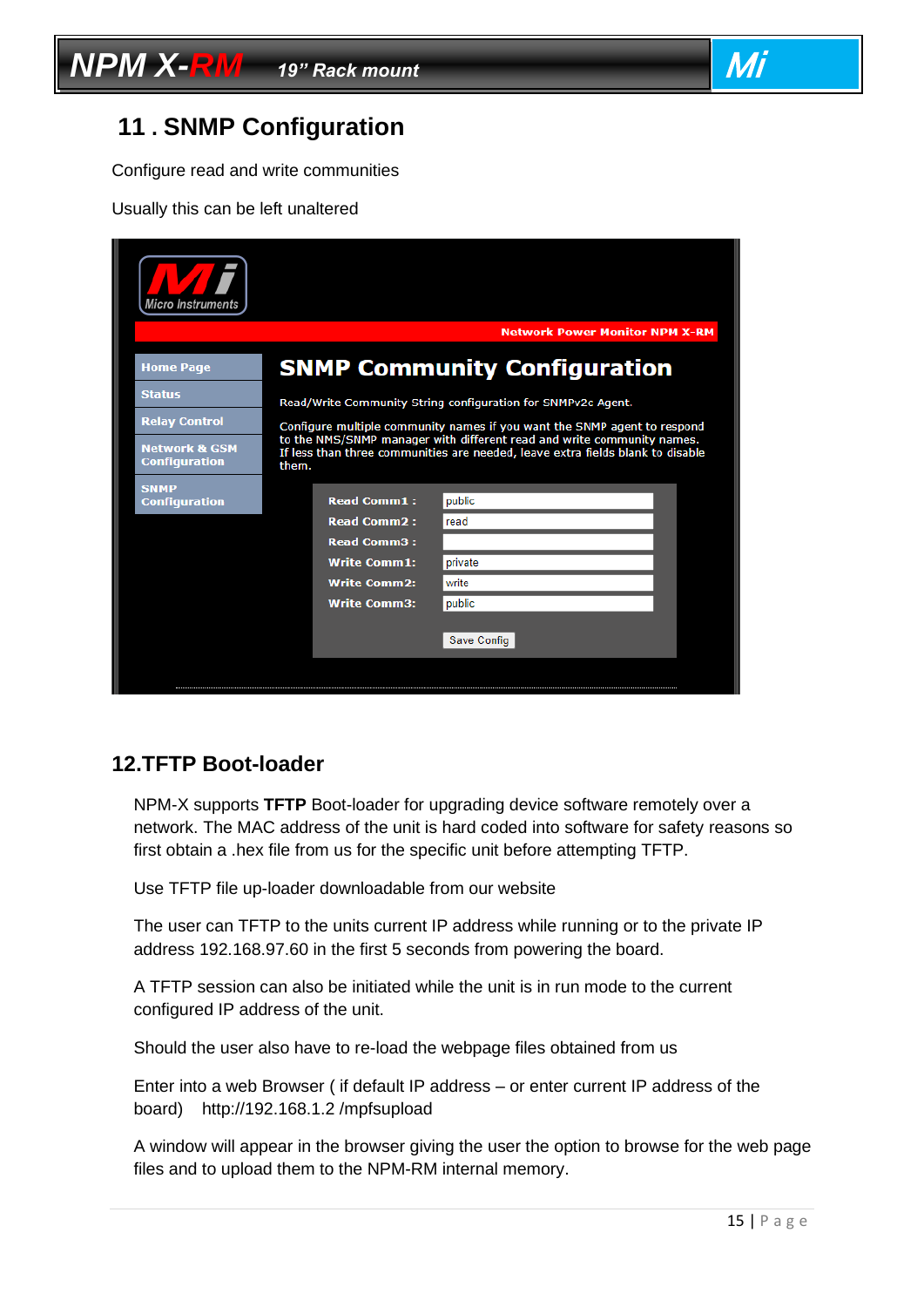# <span id="page-15-0"></span>**13. OID Table**

1.3.6.1.4.1.45501.1.3.1.0 = Relay 4 status (integer) 0 off / 1 on

*NPM X-RM <i>19" Rack mount* **Mi** 

- 1.3.6.1.4.1.45501.1.3.2.0 = Relay 5 status (integer) 0 off/1 on
- 1.3.6.1.4.1.45501.1.3.3.0 =Mains status (integer) 0 off / 1 on
- 1.3.6.1.4.1.45501.1.3.4.0 = Total Battery voltage (octet string)
- 1.3.6.1.4.1.45501.1.3.5.0 = Charge current (octet string)
- 1.3.6.1.4.1.45501.1.3.6.0 = Load current (octet string)
- 1.3.6.1.4.1.45501.1.3.7.0 = Mains AC voltage level (octet string)
- 1.3.6.1.4.1.45501.1.3.8.0 = Temperature (octet string)
- 1.3.6.1.4.1.45501.1.3.9.0 = Alarm status 0 off / 1 on
- 1.3.6.1.4.1.45501.1.3.11.0 = Battery 1 (12V) value
- 1.3.6.1.4.1.45501.1.3.12.0 = Battery 2 (24v) value
- 1.3.6.1.4.1.45501.1.3.13.0 = Battery 3 (36v) value
- 1.3.6.1.4.1.45501.1.3.14.0 = Battery 4 (48v) value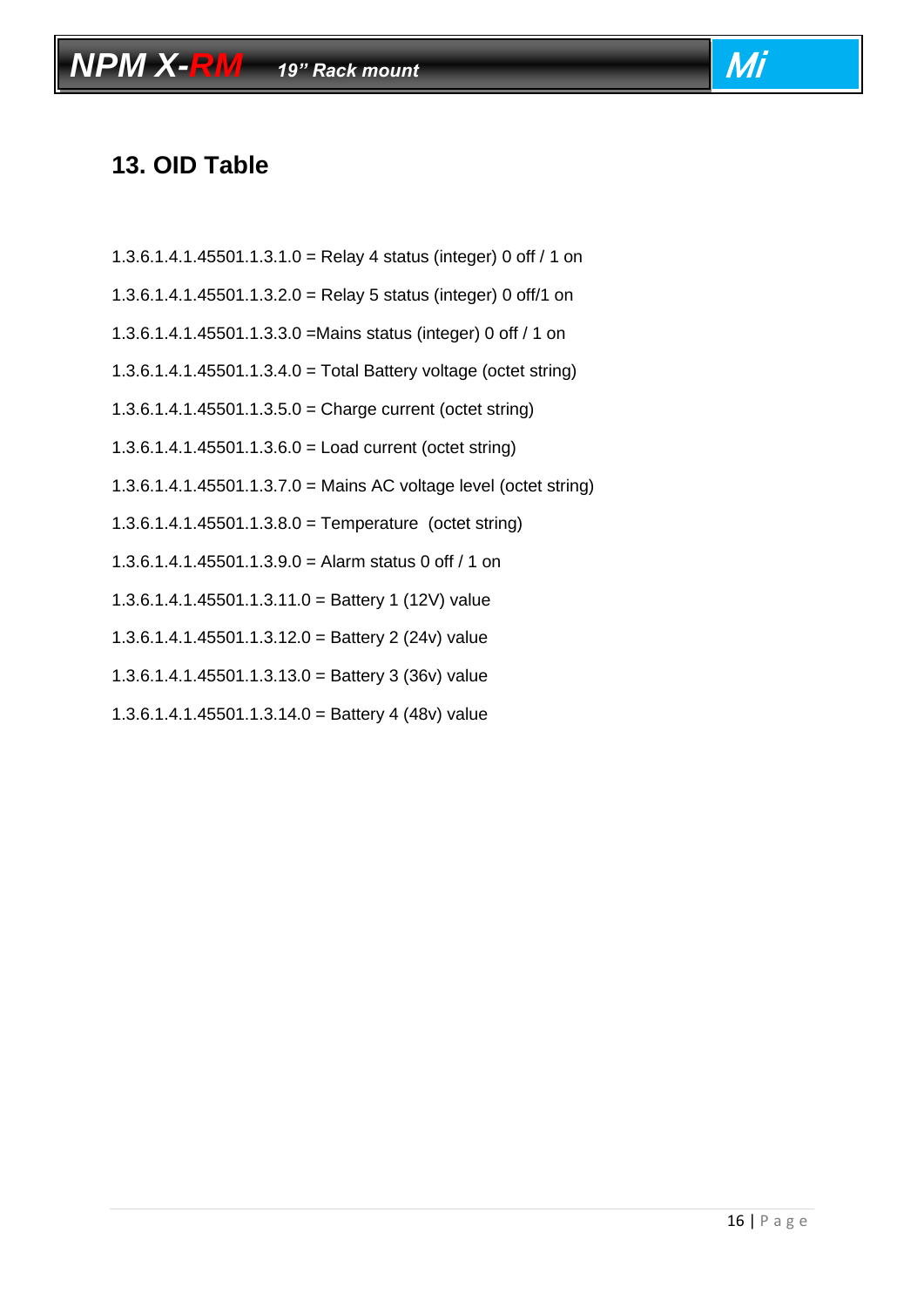### <span id="page-16-0"></span>**14. Mi SNMP MONITOR SOFTWARE**

#### **MI SNMP Monitor software** for Microsoft Windows

|                                                   |                                                     | Mi SNMP Monitor BETA V1.0.0.0     |                                                                     | $\hspace{.7cm} = \hspace{.7cm} \Box \hspace{.7cm} \times \hspace{.7cm}$ |
|---------------------------------------------------|-----------------------------------------------------|-----------------------------------|---------------------------------------------------------------------|-------------------------------------------------------------------------|
| Mi                                                | Overview dashboard                                  |                                   |                                                                     |                                                                         |
| Dashboard                                         | Online                                              | Offline                           | Alerts                                                              |                                                                         |
| Overview                                          |                                                     |                                   |                                                                     |                                                                         |
| SHAP devices<br>$\rightarrow$                     |                                                     |                                   |                                                                     |                                                                         |
| Fing only devices<br>$+$                          | <b>TILE</b>                                         | $\mathbf 0$                       |                                                                     |                                                                         |
| Settings                                          |                                                     |                                   | $\mathbf{1}$                                                        |                                                                         |
| Application settings<br><b>Enal sever attings</b> |                                                     |                                   |                                                                     |                                                                         |
| <b>Errail</b> recipients                          |                                                     |                                   |                                                                     |                                                                         |
|                                                   | Devices status graph<br>Calculated in last 24 hours |                                   | Event log<br>Displays all recent events                             | Otar                                                                    |
|                                                   |                                                     |                                   | 25 Feb 2021 19:15:47                                                |                                                                         |
|                                                   |                                                     |                                   | NPM-R10 RM (192.168.5.100) @ Alpha<br>Mains voltage LOW (DV < 2001) |                                                                         |
|                                                   | $\rightarrow$                                       | $-$ Online $-$ Offline $-$ Alerts | 25 Feb 2021 19:14:56                                                |                                                                         |
|                                                   |                                                     |                                   | NPM-R10 RM (192.168.5.100) @ Alpha                                  |                                                                         |
|                                                   |                                                     |                                   | Mains status restored [ON]                                          |                                                                         |
|                                                   |                                                     |                                   | 25 Feb 2021 19:14:34                                                |                                                                         |
|                                                   |                                                     |                                   | NPM-R10 RM (192.168.5.100) @ Alpha<br>Mains status OFF              |                                                                         |
|                                                   |                                                     |                                   |                                                                     |                                                                         |
|                                                   |                                                     |                                   |                                                                     |                                                                         |
|                                                   |                                                     |                                   |                                                                     |                                                                         |
|                                                   | 25 Feb 2001 18:34:56                                | 25 Feb 2021 18:15:26              | 25 Feb 2021 09:15:56                                                |                                                                         |
|                                                   |                                                     |                                   |                                                                     |                                                                         |

Mi SNMP Monitor is a standalone Microsoft Windows SNMP (simple Network Management Protocol) software application to monitor all Remote power monitoring products manufactured by Micro Instruments. It will also be future compatible with all new products supporting SNMP.

#### **Features:**

**Plug and Play setup** – Quick and easy setup of Mi remote monitoring devices

**Can add 3rd party devices to ping the equipment to indicate online / offline status**

**Graphing** – each device added will have its own graphical presentation of all measured data and is unit specific.

**Email alerts** – Multiple email addresses can be added to the system for all alarm notifications, units going offline and online etc. via email

Email alert can also be converted to **push notifications** to cell phones by using pushover please visit [www.pushover.net](http://www.pushover.net/)

**Import and Export** – Easily import and export all devices & application settings for easy restore of all information.

**Mi SNMP Monitor** can be downloaded **FREE** from [www.microinstruments.co.za](http://www.microinstruments.co.za/) as a fully functional SNMP monitor application for windows. The software package monitors all Mi remote power monitors and also include a ping feature for other devices on the network